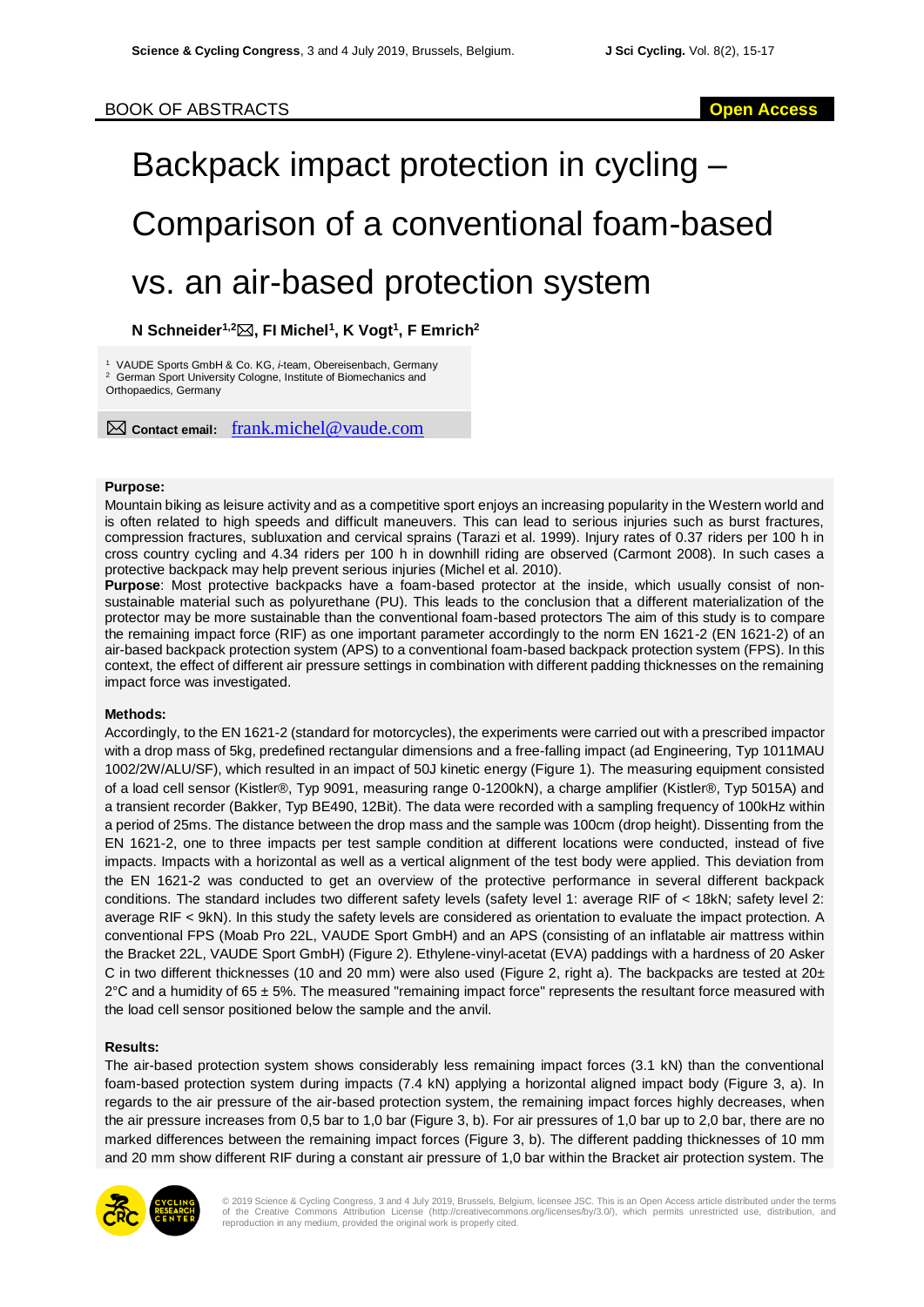20 mm padding shows lower RIF (10.4 kN) than the 10 mm padding (3.1 kN) (Figure 3, c). Different drop body alignment settings influence the RIF on the APS, vertical drop body alignment impact has a lower RIF (3.3 kN), compared to the horizontal one (10.4 kN) (Figure 3 d). The APS with 20 mm thick padding, a 1.5 mm thick PE plate and 0.5 bar air pressure within the air mattress reaches a maximum remaining impact of 18.3 kN (safety level 1 maximum of 18 kN). Pressure settings of 1.0 bar and above fulfill the requirements of the safety level 2 and small variations for the RIF can be observed (Figure 4). It indicates a steady state for the remaining impact force for a certain air pressure threshold of 1 bar and above. This only accounts for an APS with 20 mm thick and 20 Asker paddings (Figure 4).



**Figure 1.** a) RIF between the FPS and the APS (20 mm thick EVA padding and 1 bar air pressure); b) RIF between different air pressure setting within the APS (with 20 mm thick padding); c) RIF between different padding thicknesses at the APS system with a constant air pressure of 1,0 Bar; d) RIF between two different alignment settings (horizontal and vertical) of the drop body during the impact on the APS with 10 mm thick EVA paddings and 1 bar air pressure



**Figure 2.** Figure 4: Remaining impact force after horizontal impact alignment for different pressure settings on the APS with 20 mm thick EVA foam padding.

## **Conclusion:**

The results show a difference of the air-based protection system (APS) compared to the foam-based (FPS) regarding the remaining impact forces (RIF). According to a product review (Mountain Bike Testguide 2016), analyzing 9 exclusively foam-based back protectors for MTB the RIF of the whole backpack protection systems vary between 6,0 and 10,9 kN ( $\varnothing$ 7,6 kN). Eleven tested back protector systems for snowsports show an averaged RIF of 12,0 kN (Michel et al. 2010). These numbers clearly point out the impact protection potential of APS compared to FPS. The impact protection of the APS is strongly affected by the air pressure within the air mattress. Higher air pressures lead to lower RIF and a better impact protection up to a steady state where the RIF stays constant with air pressures above 1,3 bar. The results also indicate that as thicker the EVA padding of the APS as lower is RIF, which is also confirmed in the literature (Derler 2009). Vertical drop body alignment impacts lead to lower remaining impact forces than horizontal drop body alignment impacts on the currently designed APS. It seems that the shape and channel system of the air mattress surface influences the RIF. The overall APS has an air pressure depending impact protection. Increased air pressure as well as thicker EVA padding lead to a reduction of the RIF. It is required to find the optimal combination of padding thickness and air pressure to get the best results in case of the lowest remaining impact forces and ensuring the wearing comfort.

**Conclusions:** This study gives an overview of the impact protection of a conventional FPS compared to an APS. Accordingly, to the drop body impact (only in the center region of the APS), the air mattress can have a positive effect to minimize the RIF and therefore increases the impact protection. The results clearly point out the potential of an APS. In comparison to the conventional fossil-based FPS the APS is not only an air pressure adjustable system, it is also a more sustainable protection system when considering the materialization. Moreover, the APS can provide a betterwearing comfort due to the reduced weight difference of the foam protector (200 vs. 395 g) and the adjustable